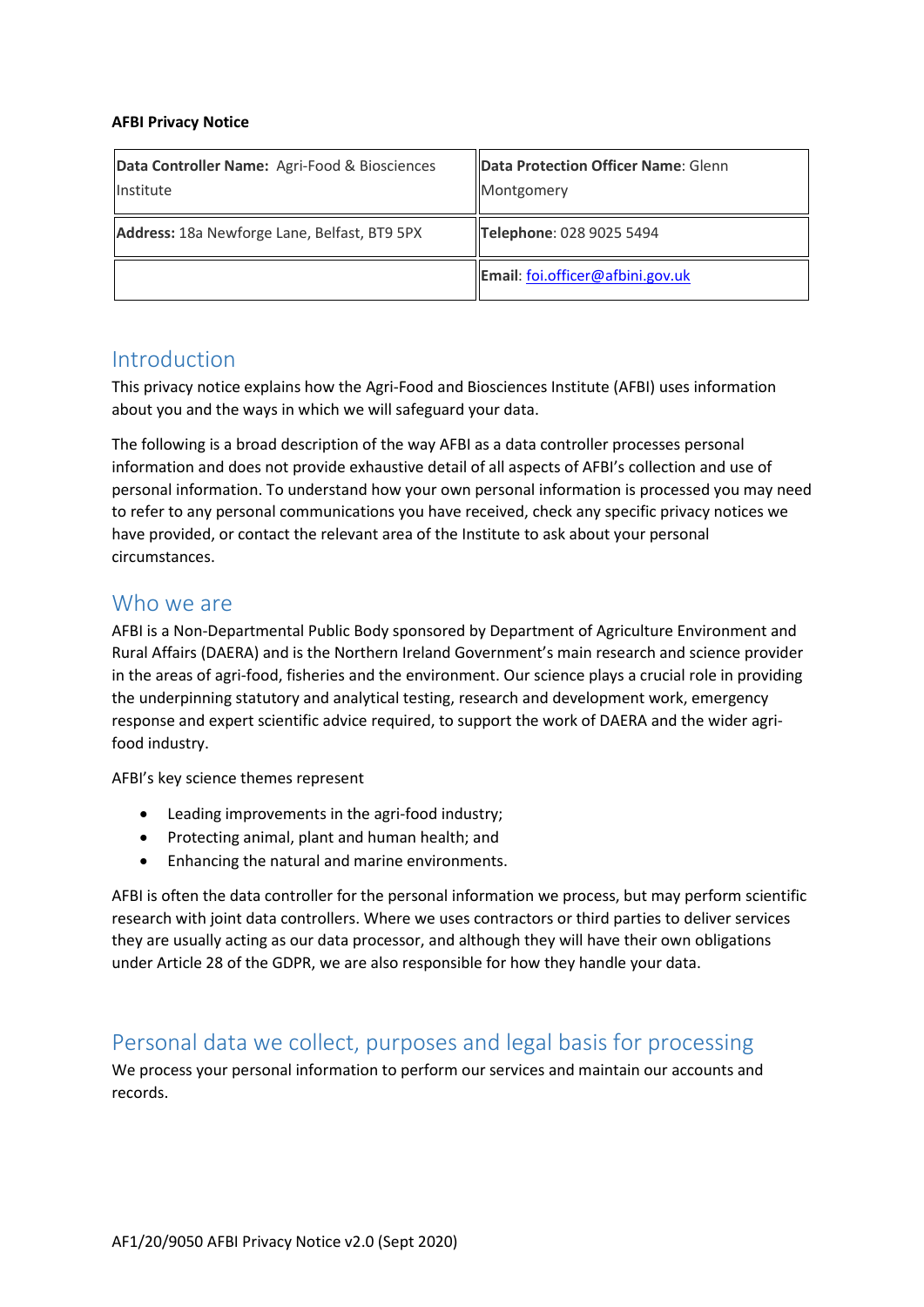#### Visitors of our website

We do not collect your personal information when you visit this website, other than some site usage information using cookies. Please see the links below for 'Cookies' and 'How we use Cookies' for more information on this.

#### **[Cookies](https://www.afbini.gov.uk/cookies)**

[How we use Cookies](https://www.afbini.gov.uk/how-we-use-cookies)

#### Clients and customers

**Personal data collected:** name, address, contact details, herd numbers, financial information, photographs/images

**Purpose:** to deliver services and invoice for payment of such

**Legal basis:** Article 6(1)(b) Contract: the processing is necessary for a contract AFBI has with an individual, or because they have asked for specific steps to be taken before entering into a contract; or

> Article 6(1)(f) Legitimate Interests: processing is necessary for the purposes of the legitimate interests pursued by us, e.g. to prevent fraud, to market AFBI's services; or

Article 6(1)(a) Consent: the data subject has given consent to the processing of their personal data for one or more specific purposes.

#### Research project and survey participants

**Personal data collected:** dependent on nature of project or survey – collection of personal data is kept to a minimum and the project or survey-specific privacy notice will give further details

**Purpose:** to support delivery of a scientific research and development project

**Legal basis:** Article 6(1)(e) Public task: processing is necessary for the performance of a task carried out in the public interest or in the exercise of official authority vested in the controller; or

> Article 6(1)(a) Consent: the data subject has given consent to the processing of their personal data for one or more specific purposes.

#### Research partners & collaborators

**Personal data collected:** dependent on nature of project – collection of personal data is kept to a minimum and the project/survey-specific privacy notice and/or data sharing agreement will give further details

**Purpose:** to support delivery of a scientific research and development project

**Legal basis:** Article 6(1)(e) Public task: processing is necessary for the performance of a task carried out in the public interest or in the exercise of official authority vested in the controller; or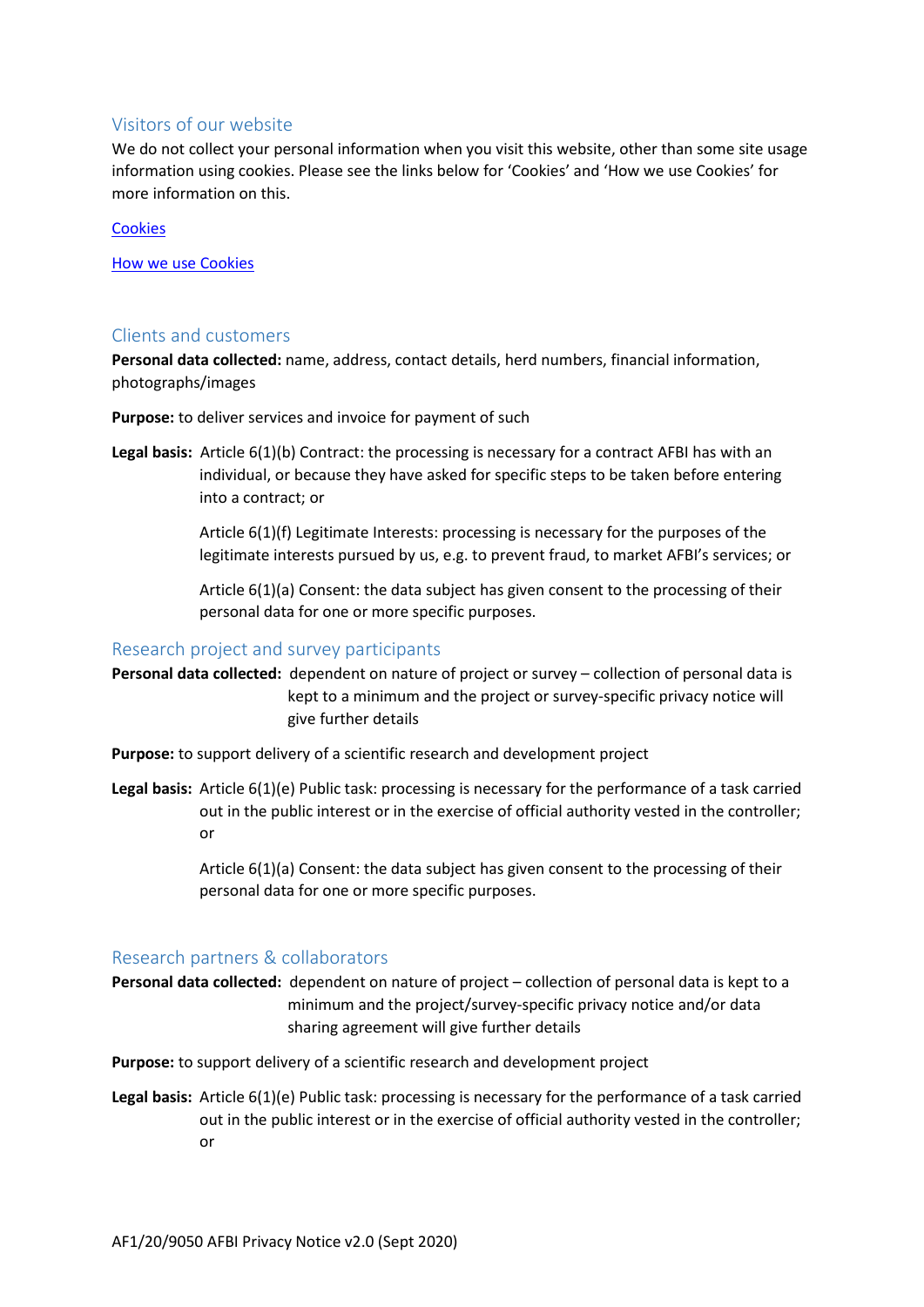Article 6(1)(b) Contract: the processing is necessary for a contract AFBI has with an individual, or because they have asked for specific steps to be taken before entering into a contract; or

Article 6(1)(f) Legitimate Interests: processing is necessary for the purposes of the legitimate interests pursued by us, e.g. to prevent fraud.

#### Suppliers and service providers

**Personal data collected:** name, address, contact details, financial information

**Purpose:** to purchase goods and services and ensure the safety of on-site contractors

**Legal basis:** Article 6(1)(b) Contract: the processing is necessary for a contract AFBI has with an individual, or because they have asked for specific steps to be taken before entering into a contract; or

> Article 6(1)(c) Legal obligation: the processing is necessary for AFBI to comply with the law (not including contractual obligations); or

Article 6(1)(f) Legitimate Interests: processing is necessary for the purposes of the legitimate interests pursued by us, e.g. to prevent fraud.

#### Enquirers, complainants

**Personal data collected:** name, address, contact details

**Purpose:** to respond to enquiries or complaints

**Legal basis:** Article 6(1)(c) Legal obligation: the processing is necessary for AFBI to comply with the law (not including contractual obligations) such as the Freedom of Information Act, GDPR/Data Protection Act and Environmental Information Regulations; or

> Article 6(1)(f) Legitimate Interests: processing is necessary for the purposes of the legitimate interests pursued by us, e.g. to carry out tasks under our complaints process.

#### Consultants and professional advisors

**Personal data collected:** name, address, contact details, financial information, photographs/images

**Purpose:** to purchase services or obtain advice

**Legal basis:** Article 6(1)(b) Contract: the processing is necessary for a contract AFBI has with an individual, or because they have asked for specific steps to be taken before entering into a contract.

#### **AFBI's Public Task**

The Institute has the authority to process personal information for the completion of its public task function (see **AFBI Public Task Statement**) of undertaking scientific work as legislated under The Agriculture (Northern Ireland) Order 2004 in the fields of:

- agriculture;
- animal health & welfare;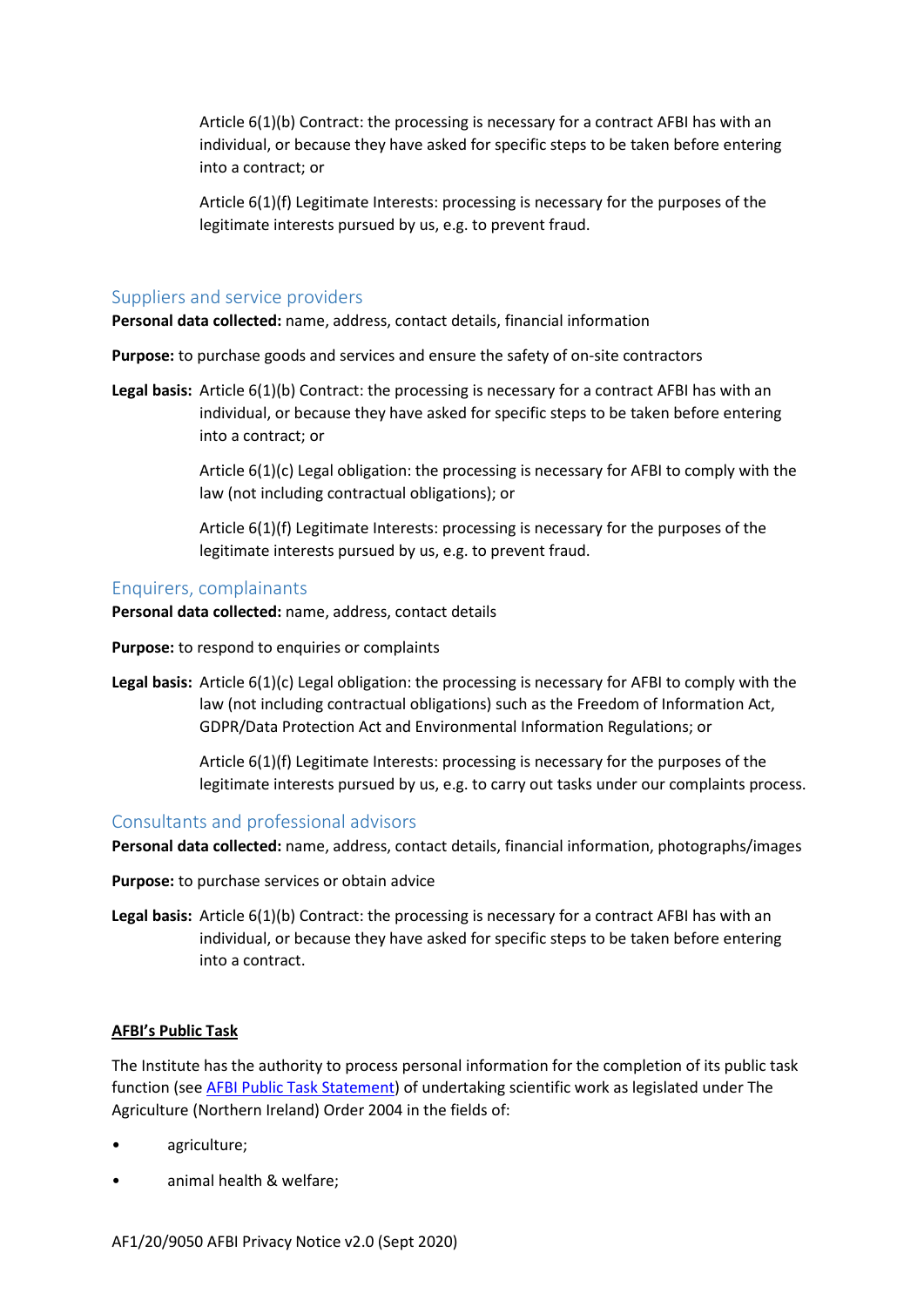- food:
- fisheries;
- forestry;
- the nature environment; and
- rural development and enterprise.

The term "scientific work" includes:

- Research and development;
- The testing or analysis of any matter;
- The provision of advice and information on scientific matters; and
- The dissemination or application of the results of scientific research.

AFBI may use samples submitted for diagnostic testing for further disease surveillance or research work. This includes looking for new or emerging diseases and monitoring changes in disease or infectious agents - personal data such as geographical location/address may be processed as part of this.

# Special categories of personal data

We will not collect special categories of personal data from you.

# Where do you get my personal data from?

You may provide your personal data directly to us, or we may obtain it from a variety of public bodies and private sources: e.g. Department of Agriculture, Environment and Rural Affairs (DAERA); Private Veterinary Practitioners, Occupational Health Service and third party processors/suppliers.

AFBI uses Closed Circuit Television (CCTV) systems for maintaining the security of property and premises and for preventing and investigating crime; it may also be used to monitor staff when carrying out work duties. For these reasons the information processed may include visual images, personal appearance and behaviours. This information may be about staff, customers and clients, offenders and suspected offenders, members of the public and those inside, entering or in the immediate vicinity of the area under surveillance. Where appropriate and necessary, this information is shared with the individuals recorded, employees and agents, services providers, police forces, security organisations and persons making an enquiry.

# Do you share my personal data with anyone else?

We may share your information with other bodies responsible for the audit or administration of public funds, in order to prevent and detect fraud. We may also share information with the Police Service Northern Ireland (PSNI) and other crime agencies for the prevention or detection of crime.

As a public body, we are obliged to comply with information requests under the Freedom of Information Act 2000 or the Environmental Information Regulations 2004 where such disclosure is in the public interest, but shall always ensure your rights under UK Data Protection legislation are respected.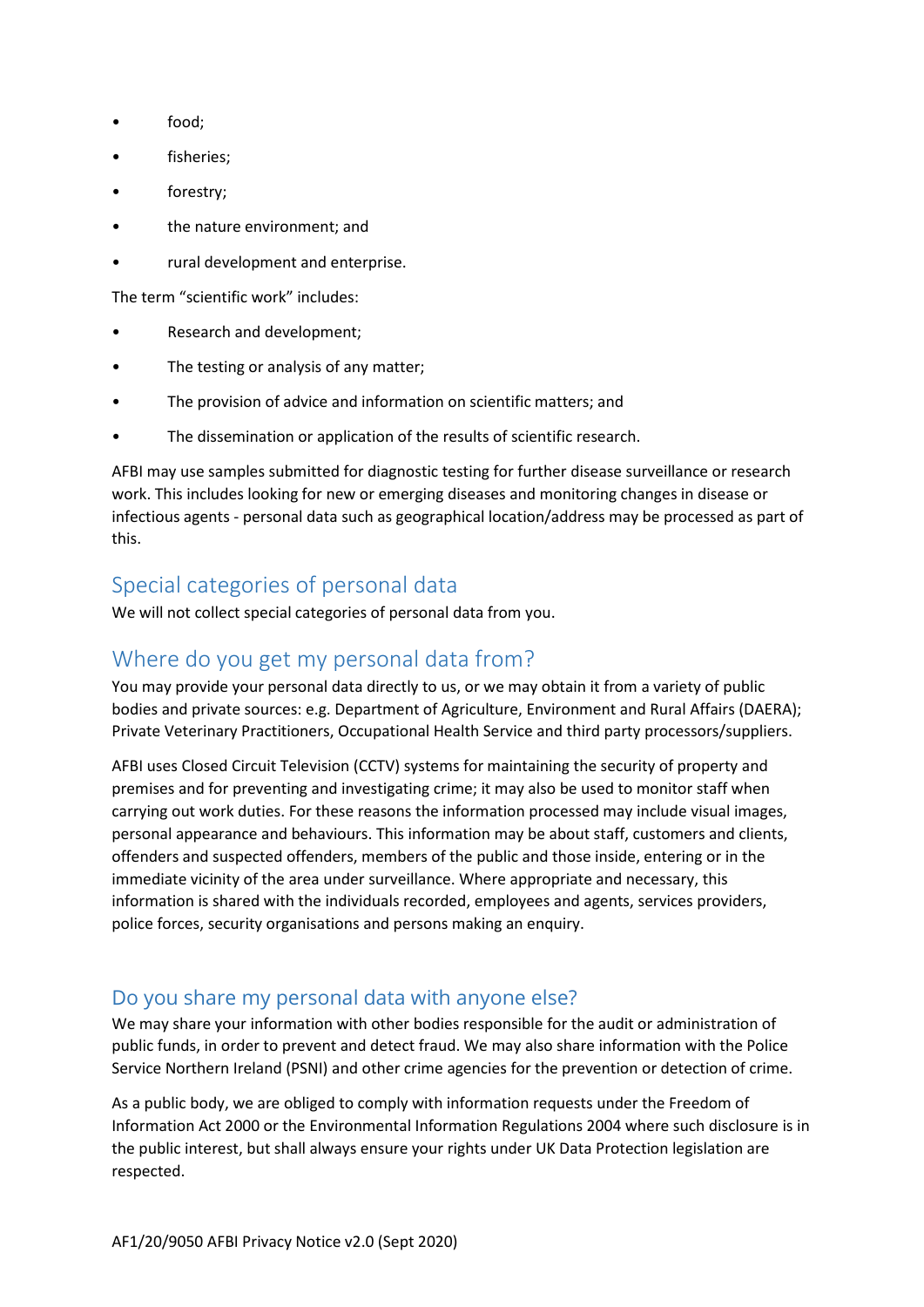#### Where necessary or required we share information with:

you, (responding to a request for information, enquiry or complaint)

family, associates and representatives of the person whose personal data we are processing (if appropriate under legislation)

internal and external auditors

financial organisations

credit reference agencies

debt collection and tracing agencies

research organisations

government departments e.g. Department for Agriculture, Environment & Rural Affairs (DAERA)

PSNI or other crime agencies

business associates

suppliers and service providers

### Do you transfer my personal data to other countries?

Sometimes it may be necessary to transfer personal information overseas to share with partner research organisations. When this is necessary, information may be transferred to countries or territories around the world. Any transfers made will be in full compliance with all aspects of the UK Data Protection legislation and the General Data Protection Regulation.

### How long do you keep my personal data?

We will retain your data for as long as necessary to fulfil the purpose for which it was gathered and, unless required to be held long-term for scientific research or statistical purposes, it will be held by AFBI for no longer than stipulated by legislation, or to a maximum of 20 years.

Under the UK Data Protection Act 2018, AFBI is allowed to hold your personal information indefinitely if required for scientific research or statistical purposes. If this is the case, we will ensure that the appropriate technical and organisational measures are in place to safeguard your data where necessary and respect the principle of data minimisation.

### What rights do I have?

- 1. Access (Article 15, GDPR) You have the right to obtain confirmation that your data is being processed, and request access to your personal data by contacting [foi.officer@afbini.gov.uk](mailto:foi.officer@afbini.gov.uk) (refer to [https://www.afbini.gov.uk/access-information\)](https://www.afbini.gov.uk/access-information);
- 2. Rectification (Article 16, GDPR)

You are entitled to have personal data rectified if you believe what we hold is inaccurate or incomplete - please contact us on [info.gov@afbini.gov.uk;](mailto:info.gov@afbini.gov.uk)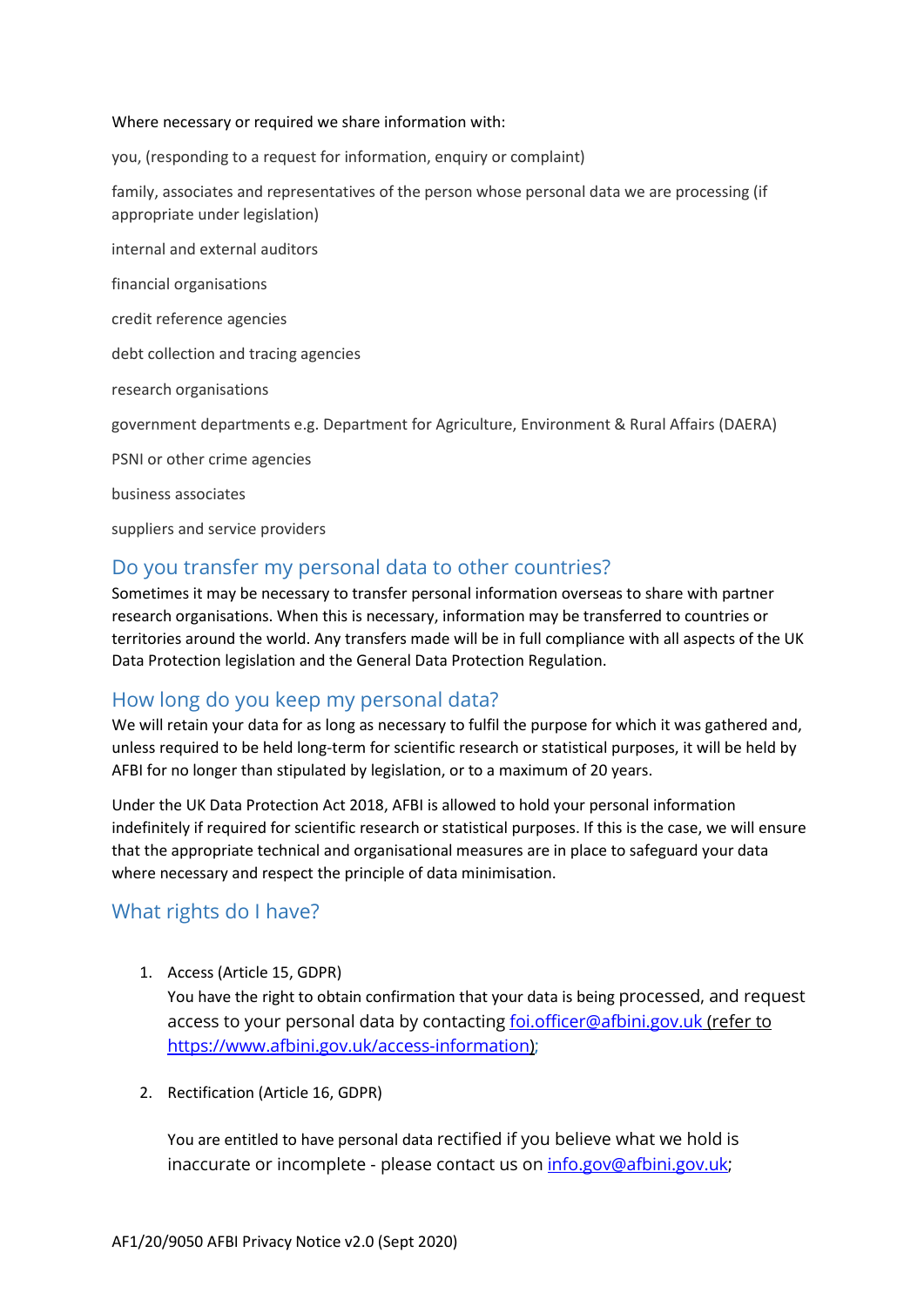3. Erasure ('right to be forgotten') (Article 17, GDPR)

If you provided your personal data to us either under a contract or with your consent, you have a right to request to have your personal data erased and to prevent processing where your data is no longer required to fulfil the purpose for which is was collected, or where you have withdrawn your consent. Please be aware however, that under GDPR, we are able to continue to process your data if the erasure of such would render impossible or seriously impair the achievement of the objectives of the purposes for which is was collected (i.e. delivering of our public task or scientific research or statistical analysis).

4. Restriction (Article 18, GDPR)

You have the right to restrict or suppress our processing of your personal data, if you consider the data to be inaccurate or being processed unlawfully by us.

5. Data Portability (Article 20, GDPR)

Where you have provided your personal data to us either under a contract or with your consent, or we process your data using automated means, you have the right to receive the data from us in a structured, commonly used and machine-readable format, and we will transfer this to another organisation at your request;

6. Objection (Article 21, GDPR)

You have the right to object to the processing of your personal data if we use it for the purposes of delivering our public task or legitimate interests; however, we retain the right to continue to process the data for scientific research or statistical purposes if this is being carried out for reasons of public interest.

7. Automated decision-making/profiling (Article 22, GDPR)

You have the right not to be subject to a decision based solely on automated processing, including profiling, which produces legal effects on you, unless you have provided your personal data under a contract or with your explicit consent.

We have published a guide to Citizen's Rights under GDPR/Data Protection Act 2018 which you can access here to get further information: [https://www.afbini.gov.uk/publications/afbi-guide-citizens](https://www.afbini.gov.uk/publications/afbi-guide-citizens-rights-under-gdprdata-protection-act-2018)[rights-under-gdprdata-protection-act-2018](https://www.afbini.gov.uk/publications/afbi-guide-citizens-rights-under-gdprdata-protection-act-2018)

# Failure to provide information

Where you fail to provide certain information when requested, AFBI will not be able to fulfil its legal obligation or deliver the service requested.

### How do I complain if I am not happy?

If you are unhappy with any aspect of this privacy notice, or how your personal information is being processed, please contact AFBI's Data Protection Officer at: